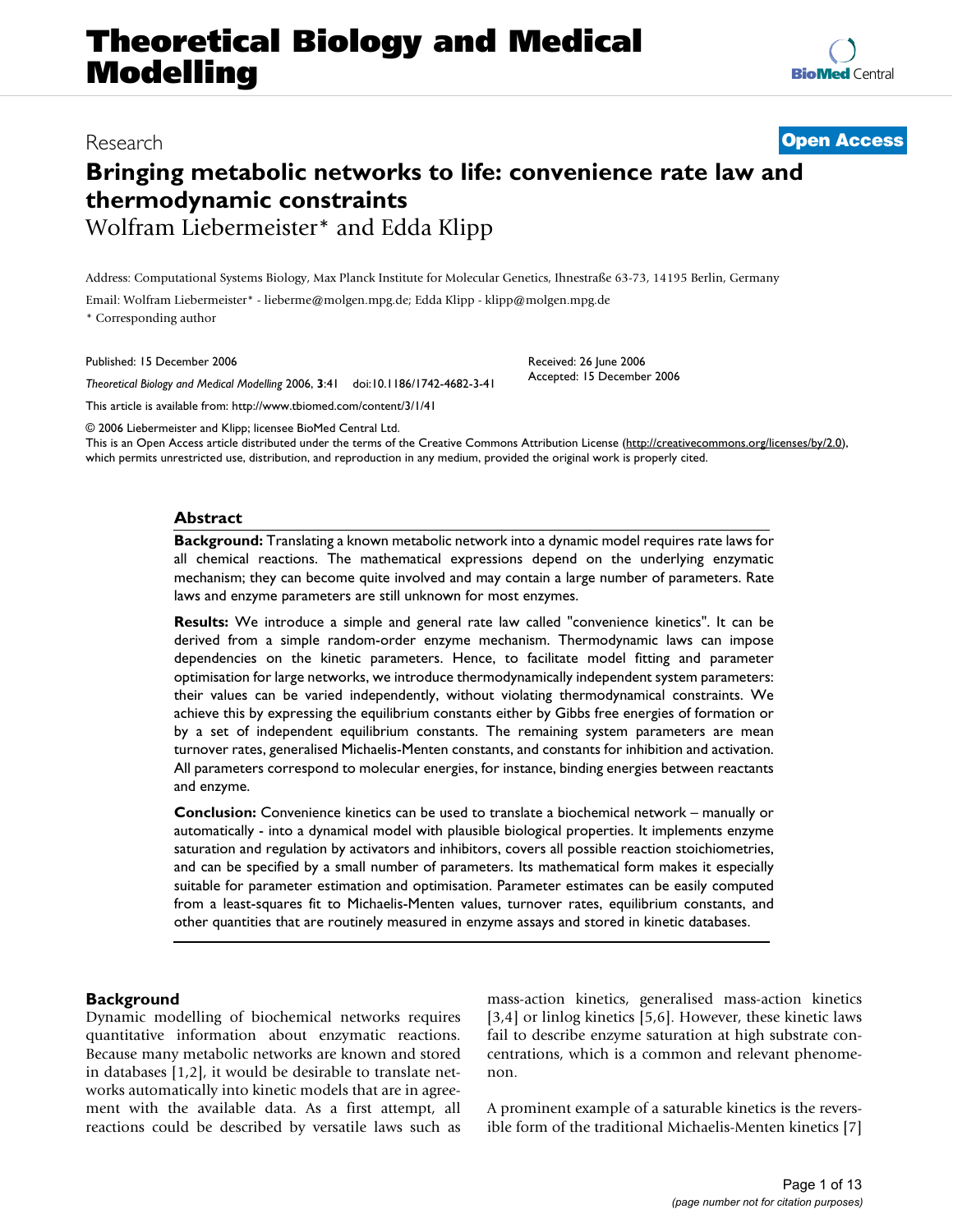for a reaction  $A \leftrightarrow B$ . At substrate concentration *a* and product concentration *b* (measured in mM), the reaction rate reads

$$
v(a,b) = E \frac{k_{+}^{\text{cat}}\tilde{a} - k_{-}^{\text{cat}}\tilde{b}}{1 + \tilde{a} + \tilde{b}}
$$
 (1)

with enzyme concentration *E*, turnover rates  $k_{+}^{\text{cat}}$  and  $k_{-}^{\text{cat}}$ (measured in s<sup>-1</sup>), the shortcuts  $\tilde{a} = a/k_a^{\text{M}}$  and  $\tilde{b} = b/k_b^{\text{M}}$ , and Michaelis-Menten constants  $k_{a}^{M}$  and  $k_{b}^{M}$  (in mM). The rate law (1) can be derived from an enzyme mechanism:  $k_{\rm a}^{\rm M}$  and  $k_{\rm b}^{\rm M}$  are the dissociation constants for reactants bound to the enzyme. In the original work by Michaelis and Menten for irreversible kinetics,  $k^M$  was a dissociation constant. Later, Briggs and Haldane presented a different derivation that assumes a quasi-steady state for the enzyme-substrate complex and defines  $k^M$  as the sum of rate constants for complex degradation, divided by the rate constant for complex production,  $k^M =$  $(k_{-1} + k_2)/k_1$ . Other kinetic laws have been derived from specific molecular reaction mechanisms [8,9]; they can have complicated mathematical forms and have to be established separately for each reaction stoichiometry.

Large numbers of enzyme kinetic parameters, such as equilibrium constants, Michaelis-Menten values, turnover rates, or inhibition constants have been collected in databases [10-12], but using them for modelling is not at all straightforward: the values have usually been measured under different, often in-vitro conditions, so they may be incompatible with each other or inappropriate for a certain model [13,14]. In addition, the second law of thermodynamics implies constraints between the kinetic parameters: in a metabolic system, the Gibbs free energies of formation of the metabolites determine the equilibrium constants of the reactions [15]. This leads to constraints between kinetic parameters within reactions [16] and across the entire network [17,18] – a big disadvantage for all methods that scan the parameter space, such as parameter fitting, sampling, and optimisation. Also, if parameter values are guessed from experiments and then directly inserted into a model, this model is likely to be thermodynamically wrong.

We describe here a saturable rate law which we call "convenience kinetics" owing to its favourable properties: it is a generalised form of Michaelis-Menten kinetics, covers all possible stoichiometries, describes enzyme regulation by activators and inhibitors, and can be derived from a rapid-equilibrium random-order enzyme mechanism. To ensure thermodynamic correctness, we write the convenience kinetics in terms of thermodynamically independent parameters [18]. A short introduction to kinetic modelling is given in the methods section; a list of mathematical symbols and an illustrative example is also provided [See Additional file 1]. The companion article [19] explains how the parameters can be estimated from an integration of thermodynamic, kinetic, metabolic, and proteomic data.

#### **Results and discussion** *The convenience kinetics*

The simple form of equation (1) encourages us to use a

$$
A_1 + A_2 + \dots \leftrightarrow B_1 + B_2 + \dots
$$

with concentration vectors  $\mathbf{a} = (a_1, a_2, \ldots)^\text{T}$  and  $\mathbf{b} = (b_1, b_2, \ldots)^\text{T}$ ...)T, we define the convenience kinetics

similar formula for other stoichiometries. For a reaction

$$
v(\mathbf{a}, \mathbf{b}) = E \frac{k_+^{\text{cat}} \prod_i \tilde{a}_i - k_-^{\text{cat}} \prod_j \tilde{b}_j}{\prod_i (1 + \tilde{a}_i) + \prod_j (1 + \tilde{b}_j) - 1}.
$$
 (2)

By analogy to the  $k^M$  values in Michaelis-Menten kinetics, we have defined substrate constants  $k_{\mathrm{a_i}^\mathrm{M}}^\mathrm{M}$  and product constants  $k_{\text{b}_i}^\text{M}$  (in mM); just as above, variables with a tilde denote the normalised reactant concentrations  $\tilde{a}_i = a_i / k_{a_i}^{\text{M}}$ and  $\tilde{b}_j = b_j / k_{b_i}^M$ . If the denominator is multiplied out, it contains all mathematical products of normalised substrate concentrations and product concentrations, but no mixed terms containing substrates and products together; the term +1 in the denominator is supposed to appear only once, so it is subtracted in the end. If several molecules of the same substance participate in a reaction, that is, for general stoichiometries i j i j

$$
\alpha_1 A_1 + \alpha_2 A_2 + \dots \leftrightarrow \beta_1 B_1 + \beta_2 B_2 + \dots,
$$

the formula looks slightly different:

$$
v(\mathbf{a}, \mathbf{b}) = E \frac{k_+^{\text{cat}} \prod_i \tilde{a}_i^{\alpha_i} - k_-^{\text{cat}} \prod_j \tilde{b}_j^{\beta_j}}{\prod_i (1 + \tilde{a}_i + \dots + \tilde{a}_i^{\alpha_i}) + \prod_j (1 + \tilde{b}_j + \dots + \tilde{b}_j^{\beta_j}) - 1}
$$
\n
$$
= E \frac{k_+^{\text{cat}} \prod_i \tilde{a}_i^{\alpha_i} - k_-^{\text{cat}} \prod_j \tilde{b}_j^{\beta_j}}{\prod_i (\sum_{m=0}^{\alpha_i} (\tilde{a}_i)^m) + \prod_j (\sum_{m=0}^{\beta_j} (\tilde{b}_j)^m) - 1}.
$$
\n(3)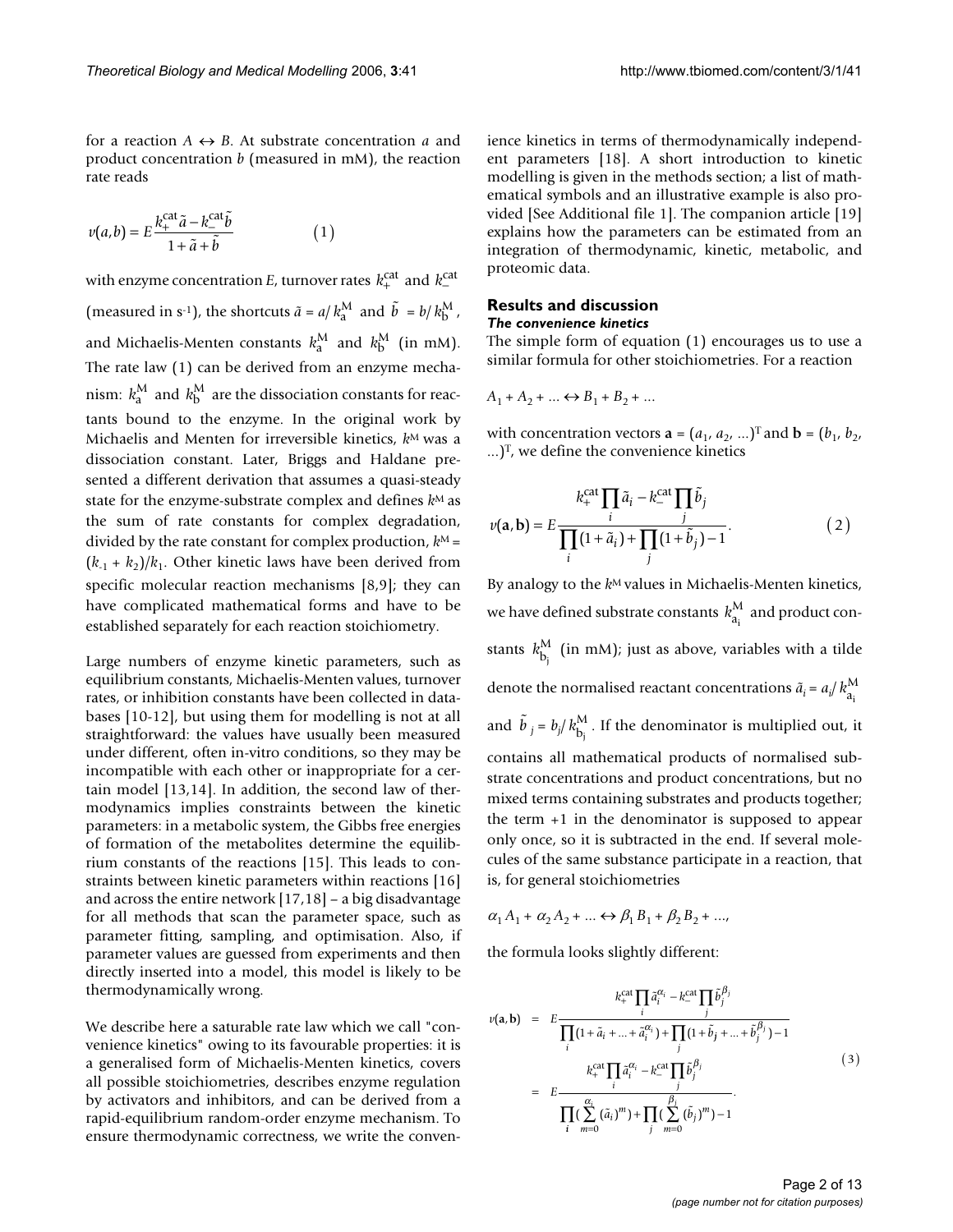Reaction velocities do not only depend on reactant concentrations, but can also be controlled by modifiers. For each of them, we multiply eqn. (3) by a prefactor

$$
h_{A}(d, k^{A}) = \frac{d}{k^{A} + d}
$$
  
or alternatively,  $h_{A}(d, k^{A}) = 1 + \frac{d}{k^{A}}$  (4)

for an activator and

$$
h_{\rm I}(d, k^{\rm I}) = \frac{k^{\rm I}}{k^{\rm I} + d} \tag{5}
$$

for an inhibitor. The activation constants  $k<sup>A</sup>$  and inhibition constants *k*I are measured in mM, and *d* is the concentration of the modifier.

# *Convenience kinetics represents a random-order enzyme mechanism*

Like many established rate laws (first of all, irreversible Michaelis-Menten kinetics [20]), convenience kinetics can be derived from a molecular enzyme mechanism. We impose three main assumptions: (i) the substrates bind to the enzyme in arbitrary order and are converted into the products, which then dissociate from the enzyme in arbitrary order; (ii) binding of substrates and products is reversible and much faster than the conversion step; (iii) the binding energies of individual reactants do not depend on other reactants already bound to the enzyme.

We shall demonstrate how the convenience rate law is derived for a bimolecular reaction

 $A + X \leftrightarrow B + Y$ 

without enzyme regulation. The reaction mechanism looks as follows:



The letters A, X, B, Y denote the reactants,  $E_0$  is the free enzyme, and  $E_A$ ,  $E_X$ ,  $E_{AX}$ ,  $E_B$ ,  $E_Y$ , and  $E_{BY}$  denote complexes of the enzyme and different combinations of reactants. We shall denote their concentrations by brackets (e.g.,  $[E_A]$ ), the total enzyme concentration by  $E$ , and the con-

centrations of small metabolites by small letters (e.g., *a* = [A]).

The reaction proceeds from left to right; the free enzyme  $E_0$  binds to the substrates A and X in arbitrary order, forming the complexes  $E_A$ ,  $E_X$ , and  $E_{AX}$ . The binding of A can be described by an energy, the standard Gibbs free energy  $\Delta G_A^{(0)} = G_E^{(0)} + G_A^{(0)} - G_{E_A}^{(0)}$  that is necessary to detach A from the complex  $E_A$ . The dissociation constant  $k_A^M = (a \cdot \nabla B)$  $[E_0]/[E_A]$  describes the balance of bound and unbound A in chemical equilibrium and can be computed from the Gibbs free energy (in kJ/mol)

$$
k_{\rm A}^{\rm M} = e^{-\Delta G_{\rm A}^{(0)}/RT} \text{mM}
$$
 (6)  
with  $RT \approx 2.490 \text{ kJ/mol}$ .

We now make a simplifying assumption: the binding energy of A does not depend on whether X is already bound. With analogous assumptions for binding of X and with the abbreviations  $\tilde{a} = a/k_A^M$ ,  $\tilde{x} = x/k_X^M$ , the equilibrium concentrations of the substrate complexes can be written as  $[E_A] = \tilde{a} [E_0]$ ,  $[E_X] = \tilde{x} [E_0]$ ,  $[E_{AX}] = \tilde{a} \tilde{x} [E_0]$ . By analogy, we obtain expressions for the product complexes on the right hand side:  $[E_{\rm B}] = \tilde{b} [E_0]$ ,  $[E_{\rm Y}] = \tilde{\gamma} [E_0]$ ,  $[E_{\rm BY}] =$  $\tilde{b}$   $\tilde{\gamma}$  [E<sub>0</sub>]. The total enzyme concentration E is the sum over the concentrations of all enzyme complexes

$$
E = [E_0] \left( 1 + \tilde{a} + \tilde{x} + \tilde{a}\tilde{x} + \tilde{b} + \tilde{\gamma} + \tilde{b}\tilde{\gamma} \right).
$$
 (7)

We next assume a reversible conversion between the complexes  $E_{AX}$  and  $E_{BY}$  with forward and backward rate constants  $k_{+}^{\text{cat}}$  and  $k_{-}^{\text{cat}}$ ; this reaction step determines the overall reaction rate. Its velocity reads

$$
v(a, x, b, \gamma) = k_{+}^{\text{cat}} [E_{\text{AX}}] - k_{-}^{\text{cat}} [E_{\text{BY}}]
$$
  
\n
$$
= k_{+}^{\text{cat}} \tilde{a} \tilde{x} [E_{0}] - k_{-}^{\text{cat}} \tilde{b} \tilde{\gamma} [E_{0}]
$$
  
\n
$$
= E \frac{k_{+}^{\text{cat}} \tilde{a} \tilde{x} - k_{-}^{\text{cat}} \tilde{b} \tilde{\gamma}}{1 + \tilde{a} + \tilde{x} + \tilde{a} \tilde{x} + \tilde{b} + \tilde{\gamma} + \tilde{b} \tilde{\gamma}}
$$
  
\n
$$
= E \frac{k_{+}^{\text{cat}} \tilde{a} \tilde{x} - k_{-}^{\text{cat}} \tilde{b} \tilde{\gamma}}{(1 + \tilde{a})(1 + \tilde{x}) + (1 + \tilde{b})(1 + \tilde{\gamma}) - 1},
$$
(8)

which is exactly the convenience rate law (2). The derivation has shown that the turnover rates  $k_{\pm}^{\text{cat}}$  stem from the conversion step, while the reactant constants *k*M are actu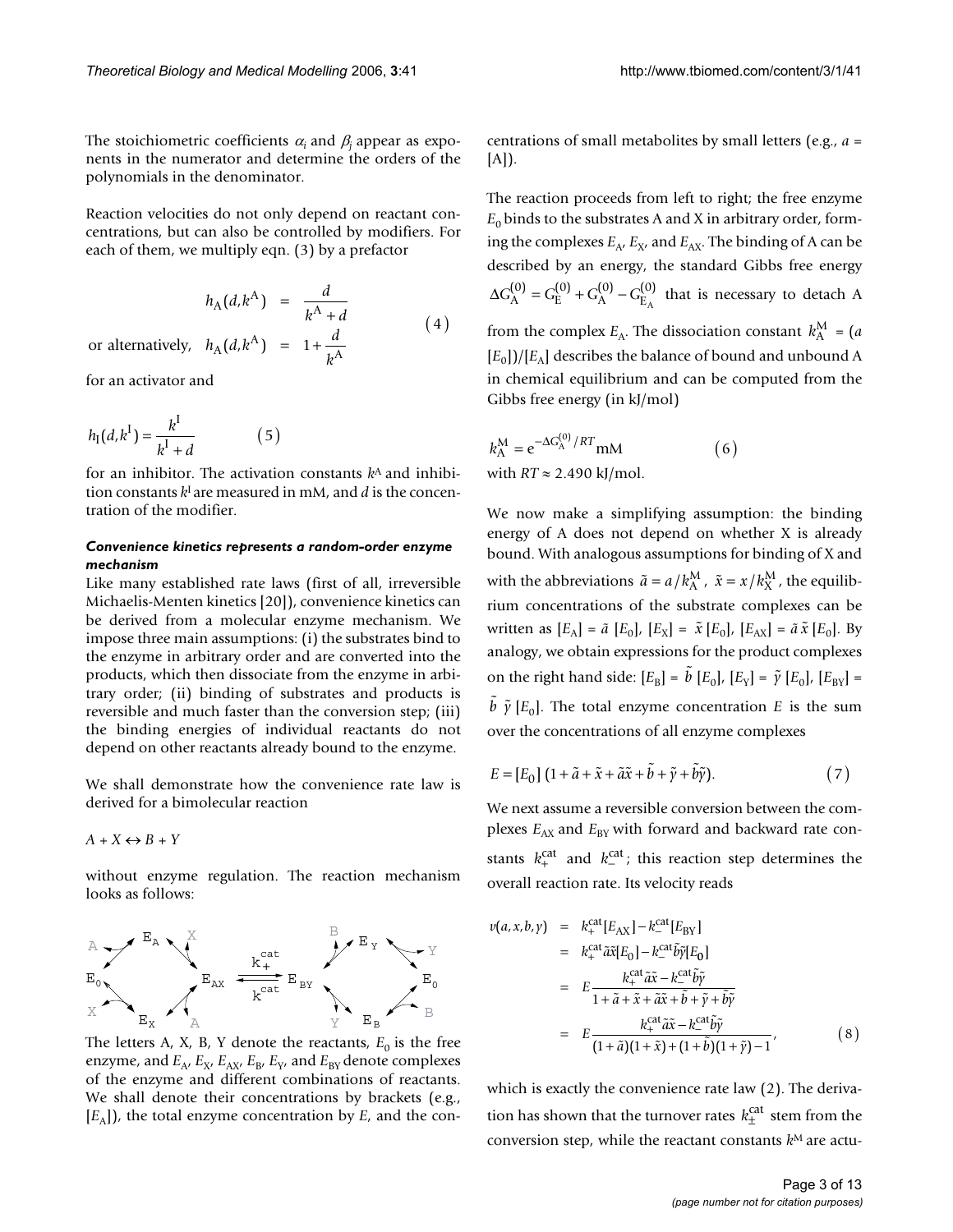ally dissociation constants, related to the binding energies between reactants and enzyme. The terms in the denominator represent the enzyme complexes in the reaction scheme shown above. Equation (8) also shows why the term -1 in formulae (2) and (3) is necessary: the two product terms in the denominator represent all complexes shown in the reaction scheme. However, when summing up the terms from both sides, we counted the free enzyme  $E_0$  twice, so we have to subtract it once.

The same kind of argument can be applied to reactions with other stoichiometries; let us consider a reaction with the left-hand side  $2 \text{ A} + \text{X} \leftrightarrow \dots$ 



The substrate complex  $E_{\text{AAX}}$  gives rise to the first term  $k_{+}^{\text{cat}}$   $\tilde{a}^2 \tilde{x}$  in the numerator, with the stoichiometric coefficient in the exponent. In the denominator, each term corresponds to one of the enzyme complexes, yielding

$$
1 + \tilde{a} + \tilde{x} + \tilde{a}\tilde{x} + \tilde{a}^2 + \tilde{a}^2\tilde{x} + \dots = (1 + \tilde{a} + \tilde{a}^2)(1 + \tilde{x}) + \dots \tag{9}
$$

where the dots still denote the terms from the right-hand side. The shape of the two factors,  $(1 + \tilde{a} + \tilde{a}^2)$  and  $(1 + \tilde{x})$ , corresponds to the rows and columns in the above scheme.

The activation and inhibition terms in the prefactor can also be justified mechanistically: in addition to binding sites for reactants, the enzyme contains binding sites for activators and inhibitors. Only those enzyme molecules to which all activators and none of the inhibitors are bound contribute to the reaction mechanism; all other enzyme molecules are inactive. Again, we assume that the Gibbs free energies for binding do not depend on whether other modifiers are bound, and they determine the *k*A and *k*I values as in eqn. (6).

To define a convenience kinetics for irreversible reactions, we assume that all product constants  $k_{\rm b}^{\rm M}$  – and thereby the overall equilibrium constant, as will be explained below – go to infinity. In the enzymatic mechanism, binding between products and enzyme becomes energetically

very unfavourable. As a consequence, all  $\tilde{b}_j$  in eqn. (3) vanish and we obtain the irreversible rate law

$$
\nu(\mathbf{a}) = E k_{+}^{\text{cat}} \prod_{i} \frac{\tilde{a}_{i}^{\alpha_{i}}}{\sum_{m=0}^{\alpha_{i}} (\tilde{a}_{i})^{m}} = E k_{+}^{\text{cat}} \prod_{i} \left( \sum_{m=0}^{\alpha_{i}} (\tilde{a}_{i})^{-m} \right)^{-1}.
$$
\n(10)

# *The reactant constants denote half-saturation concentrations*

Besides being a dissociation constant, the  $k^M$  value in Michaelis-Menten kinetics (1) has a simple mathematical meaning: it denotes the substrate concentration that leads to a half-maximal reaction velocity if the product is absent. A similar rule holds for the substrate and product constants in convenience kinetics. Let us first assume that all stoichiometric coefficients are  $\pm 1$ ; if the product concentrations vanish  $(b_i = 0)$ , then rate law (2) can be factorised into

$$
v(\mathbf{a},0) = E k_{+}^{\text{cat}} \prod_{i} \frac{\tilde{a}_{i}}{1 + \tilde{a}_{i}}.
$$
 (11)

If in addition, all substrate concentrations except for a certain  $a_m$  are kept fixed, the rate law reads

$$
v(\mathbf{a},0) = \frac{\tilde{a}_m}{1 + \tilde{a}_m} \cdot \text{const.} \tag{12}
$$

For  $a_m \to \infty$ , the fraction approaches 1, while for  $a_m = k_a^{\text{M}}$ it yields 1/2. In particular, if all other substrates are present in high amounts, we obtain the half-maximal velocity, just as in Michaelis-Menten kinetics.

What if the stoichiometric coefficient is larger than one? Applying the same argument for  $\alpha_m = 2$ , we obtain the velocity

$$
v(\mathbf{a},0) = \frac{\tilde{a}_m^2}{1 + \tilde{a}_m + \tilde{a}_m^2} \cdot \text{const.} \tag{13}
$$

At  $a_m = k_a^M$ , the ratio is 1/3, so the reaction rate is 1/3 of the maximal rate. Extending this argument to other stoichiometric coefficients  $\alpha_i$ , we can conclude: at  $a_m = k_a^M$ , excess of all other substrates, and vanishing product concentrations, the reaction rate equals the maximal reaction rate divided by 1 + <sup>α</sup>*<sup>i</sup>* .

# *Convenience kinetics for entire biochemical networks*

To parametrise an entire metabolic network with stoichiometric matrix *N* and regulation matrix *W* (for notation, see methods section), it is practical to arrange the kinetic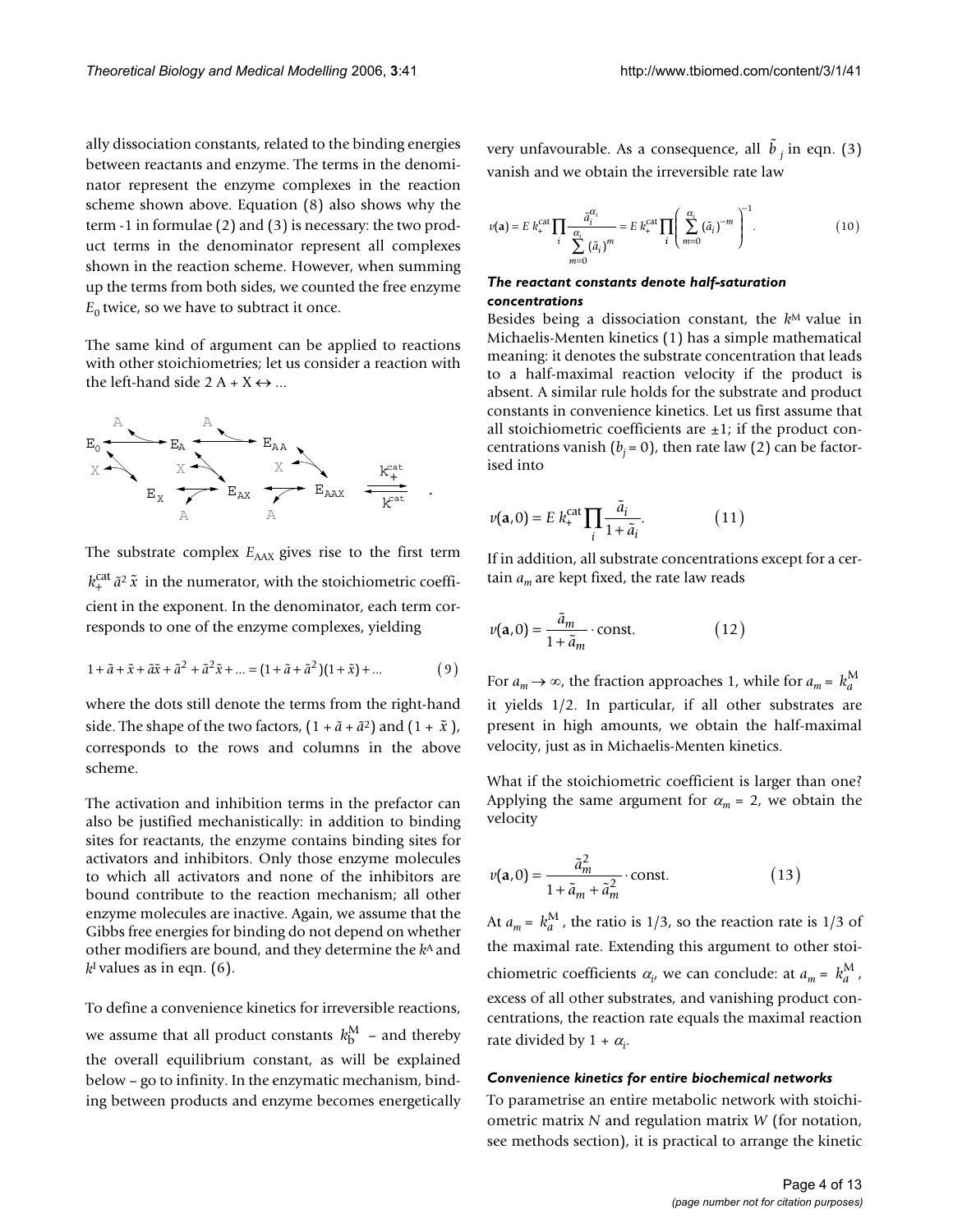parameters in vectors and matrices. The enzyme concentration of a reaction *l* reads *El* , and the turnover rates are called  $k_{\pm l}^{\text{cat}}$  . Each stoichiometric interaction (where  $n_{il} \neq 0$ ) comes with a value  $k_{li}^{\text{M}}$ , while activation ( $w_{li}$  = 1) and inhibition ( $w_{li}$  = -1) are quantified by values  $k_{li}^{\text{A}}$  and  $k_{li}^{\text{I}}$ , respectively. The  $k^M$ ,  $k^A$  and  $k^I$  values for non-existing interactions (where  $n_{il} = 0$  or  $w_{li} = 0$ ) remain unspecified or can be assigned a value of 1, i.e., a logarithmic value of 0.

With metabolite concentrations arranged in a vector **c**, the convenience kinetics can now be written as

*v E h c k hc k k ck l l m m lm <sup>w</sup> m lm <sup>w</sup> l li n i l lm lm il* = − <sup>∏</sup> + − <sup>∏</sup> <sup>−</sup> + − <sup>A</sup> <sup>A</sup> <sup>I</sup> <sup>I</sup> cat c (, ) (, ) at *c c cli n i li <sup>m</sup> m n li <sup>m</sup> m n i i il il il* + − + ∏ <sup>∏</sup> ∑ ∑ <sup>∏</sup> = = + − ( ) () () . 0 0 1 14

with the abbreviation  $\tilde{c}_{li} = c_i / k_{li}^M$ . For ease of notation here, we defined the matrices  $N^+$  = ( $n^+_{il}$ ),  $N^-$  = ( $n^-_{il}$ ), which respectively contain the absolute values of all positive and negative elements of *N*. The matrices *W*+ and *W*- are derived from *W* in the same way.

Let us add some remarks, (i) It is common to describe some of the metabolite concentrations by fixed values rather than by a balance equation. In the present framework, these metabolites are included in the concentration vector **c** and in the structure matrices *N* or *W*. (ii) A reaction is always catalysed by a specific enzyme; we describe isoenzymes by distinct reactions. (iii) If the sign of a regulatory interaction is unknown, we may consider terms for both activation and inhibition. (iv) To describe indirect regulation, e.g. by transcriptional control, the production and degradation of enzymes has to be modelled explicitly by chemical reactions.

#### *Thermodynamic dependence between parameters*

The convenience kinetics (14) has a major drawback: its parameters are constrained by the second law of thermodynamics. The equilibrium constant of reaction *l* is defined as

$$
k_l^{\text{eq}} = \prod_i (c_i^{\text{eq}})^{n_{il}} \tag{15}
$$

where **c**eq is a vector of metabolite concentrations in a chemical equilibrium state. By setting eqn. (3) to zero, we obtain the Haldane relationship [16] for the convenience kinetics,

$$
k^{\text{eq}} = \frac{\prod_{j} b_{j}^{\beta_{j}}}{\prod_{i} a_{i}^{\alpha_{i}}} = \frac{k_{+}^{\text{cat}}}{k_{-}^{\text{cat}}} \frac{\prod_{j} (k_{b_{j}}^{\text{M}})^{\beta_{j}}}{\prod_{i} (k_{a_{i}}^{\text{M}})^{\alpha_{i}}}.
$$
 (16)

In the notation of eqn. (14) and by taking the logarithm, the Haldane relationship can be expressed as

$$
\ln k_l^{\text{eq}} = \ln k_{+l}^{\text{cat}} - \ln k_{-l}^{\text{cat}} + \sum_i n_{il} \ln k_{li}^{\text{M}}.
$$
 (17)

For each reaction, this relationship constitutes a constraint for the kinetic parameters within the reaction. In addition, each equilibrium constant obeys

$$
\ln k_l^{\text{eq}} = -\sum_i n_{il} G_i^{(0)} / (RT), \tag{18}
$$

where  $G_i^{(0)}$  is the Gibbs free energy of formation of metabolite *i* (see methods). Equations (17) and (18) imply that parameters in the entire network are coupled; an arbitrary choice can easily violate the second law of thermodynamics, which is a severe obstacle to parameter optimisation and fitting.

# *Thermodynamically independent system parameters*

To circumvent this problem, we introduce new, thermodynamically independent system parameters [18]. For each substance *i*, we define the dimensionless energy constant

$$
k_i^{\rm G} = e^{{\rm G}_i^{(0)}/(RT)} \tag{19}
$$

with Boltzmann's gas constant  $R \approx 8.314$  J/(mol K) and given absolute temperature *T*. For each reaction *l*, we define the velocity constant

$$
k_l^{\rm V} = (k_{+l}^{\rm cat} \ k_{-l}^{\rm cat})^{1/2} \tag{20}
$$

as the geometric mean of the forward and backward turnover rate, measured in s-1. From now on, we shall use the energy constants and velocity constants as model parameters and treat the equilibrium constants *k*eq and the turnover rates *k*cat as dependent quantities: the equilibrium constants are computed from eqn. (18), and *k*cat values are chosen such that equation (17) is satisfied. Using equations (17) and (18), we can write the turnover rates  $k_{\pm}^{\text{cat}}$ as [See Additional file 1]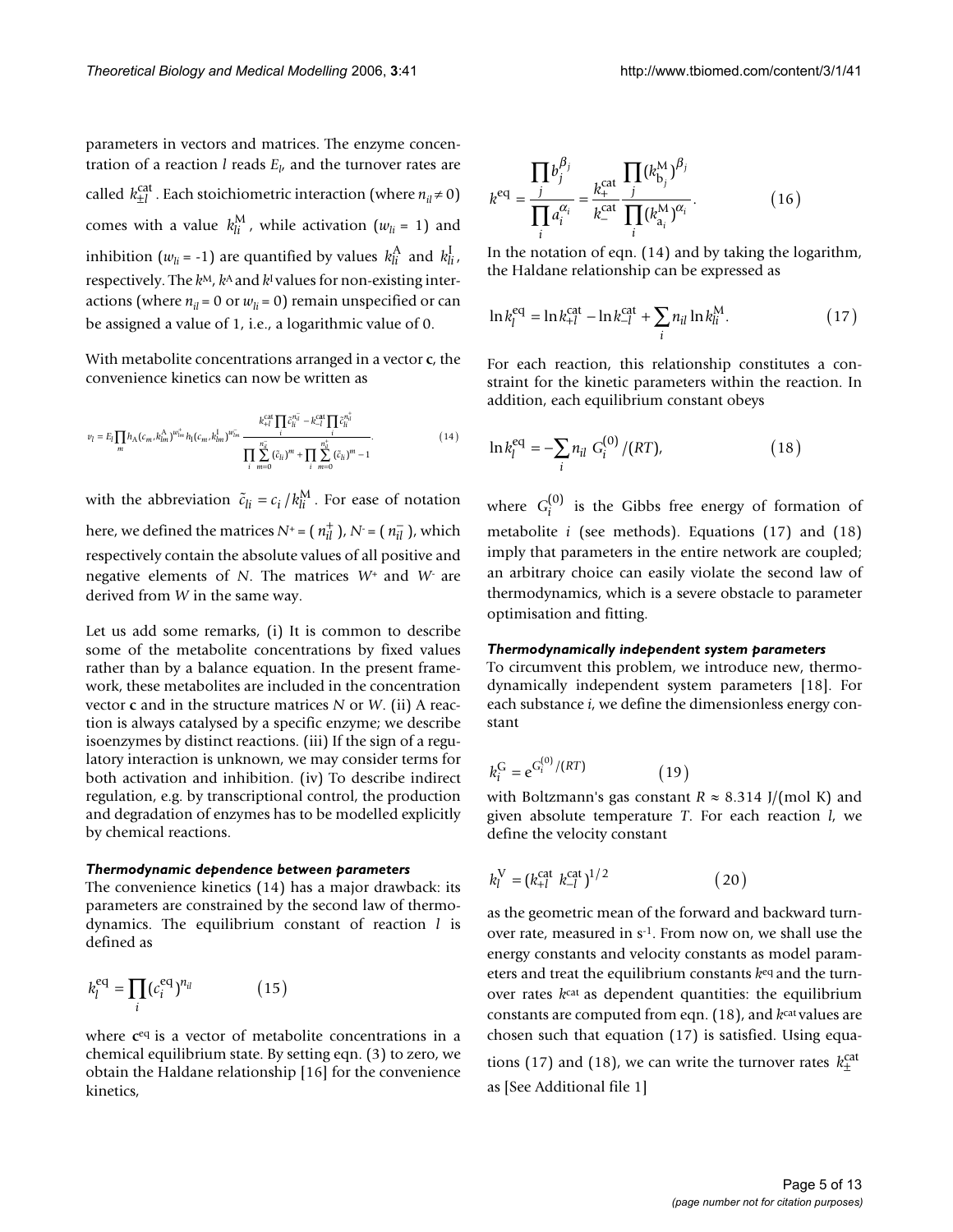$$
k_{\pm l}^{\text{cat}} = k_l^{\text{V}} \prod_i (k_i^{\text{G}} k_{li}^{\text{M}})^{\mp n_{il}/2}
$$
 (21)

$$
= k_l^{\text{V}} \left( \frac{\prod\limits_{i} (k_i^{\text{G}} k_{li}^{\text{M}})^{n_{il}}}{\prod\limits_{i} (k_i^{\text{G}} k_{li}^{\text{M}})^{n_{il}^+}} \right)^{\pm 1/2} \tag{22}
$$

Altogether, the convenience kinetics of a metabolic network is characterised by the system parameters listed in table 1. If a reaction network is displayed as a bipartite graph of metabolites and reactions, each of the nodes and each of the arrows in the graph is characterised by one of the parameters, as shown in Figure 1. In addition, each node can carry an enzyme concentration *El* or a metabolite concentration  $c_i$  as these concentrations can fluctuate in time, we shall call them state parameters rather than system parameters.

By taking the logarithm in both sides of eqn. (22), we obtain a linear equation between logarithmic parameters; this handy property also holds for other dependent parameters, as shown in table 2. We can express various kinetic parameters in terms of the system parameters: let  $\theta$ denote the vector of logarithmic system parameters and **x** a vector containing various derived parameters in logarithmic form. It can be computed from  $\theta$  by the linear relation

$$
\mathbf{x}(\theta) = R_{\theta}^{x} \ \theta. \tag{23}
$$

**Table 1: Model parameters for convenience kinetics**

The sensitivity matrix  $R_{\theta}^x$  is sparse and can be constructed easily from the network structure and the relations listed in table 2 [See Additional file 1].

By inserting the expression (22) for  $k_{\perp l}^{\text{cat}}$  into (14), we obtain a rate law in which all parameters can be varied independently, remaining in accordance with thermodynamics. In its thermodynamically independent form, the convenience kinetics reads

$$
v_{l} = E_{l} \prod_{m} h_{A} (c_{m}, k_{lm}^{A})^{w_{lm}^{+}} h_{l} (c_{m}, k_{lm}^{I})^{w_{lm}^{-}}
$$

$$
\frac{\prod_{i} \tilde{c}_{li}^{n_{il}} (\tilde{k}_{li}^{A})^{-n_{il}/2} - \prod_{i} \tilde{c}_{li}^{n_{il}^{+}} (\tilde{k}_{li}^{A})^{n_{il}/2}}{\prod_{i} \sum_{m=0}^{n_{il}^{-}} (\tilde{c}_{li})^{m} + \prod_{i} \sum_{m=0}^{n_{il}^{+}} (\tilde{c}_{li})^{m} - 1}
$$
(24)

with the abbreviations  $\tilde{c}_{li} = c_i / k_{li}^M$  and  $\tilde{k}_{li}^M = k_i^G k_{li}^M$ . Special cases for some simple stoichiometries are listed in table 3.

## *Energy interpretation of the parameters*

All system parameters can be expressed in terms of Gibbs free energies: the *k*M, *k*A, and *k*I values represent binding energies, and the energy constants  $k<sup>G</sup>$  are defined by the Gibbs free energy of formation. Finally, we can also write the velocity constants as

$$
k^{\rm V} = e^{-\Delta G_{\rm tr}^{(0)}/(RT)} s^{-1}.
$$
 (25)

| Parameter                 | Symbol           |     | unit item in graph         | energy interpretation |
|---------------------------|------------------|-----|----------------------------|-----------------------|
| Energy constant           | $k_i^{\rm G}$    |     | metabolite                 | metabolite formation  |
| Velocity constant         | $k_l^{\rm V}$    | 1/s | reaction                   | transition state      |
| Michaelis-Menten constant | $k_{li}^{\rm M}$ | mM  | arrow reaction - substrate | substrate binding     |
| Activation constant       | $k_{li}^{\rm A}$ | mM  | arrow reaction - activator | activator binding     |
| Inhibition constant       | $k_{li}^{\rm I}$ | mM  | arrow reaction - inhibitor | inhibitor binding     |
| Metabolite concentration  | $c_i$            | mM  | metabolite                 |                       |
| Enzyme concentration      | $E_{I}$          | mМ  | reaction                   |                       |

The system parameters (top) are thermodynamically independent. Their numerical values can be written as exp(*G/RT*) where *G* denotes either a Gibbs free energy or a difference of Gibbs free energies. The corresponding molecular processes are listed in the last column. In contrast to the system parameters, enzyme and metabolite concentrations (bottom) can easily fluctuate over time; we call them state parameters.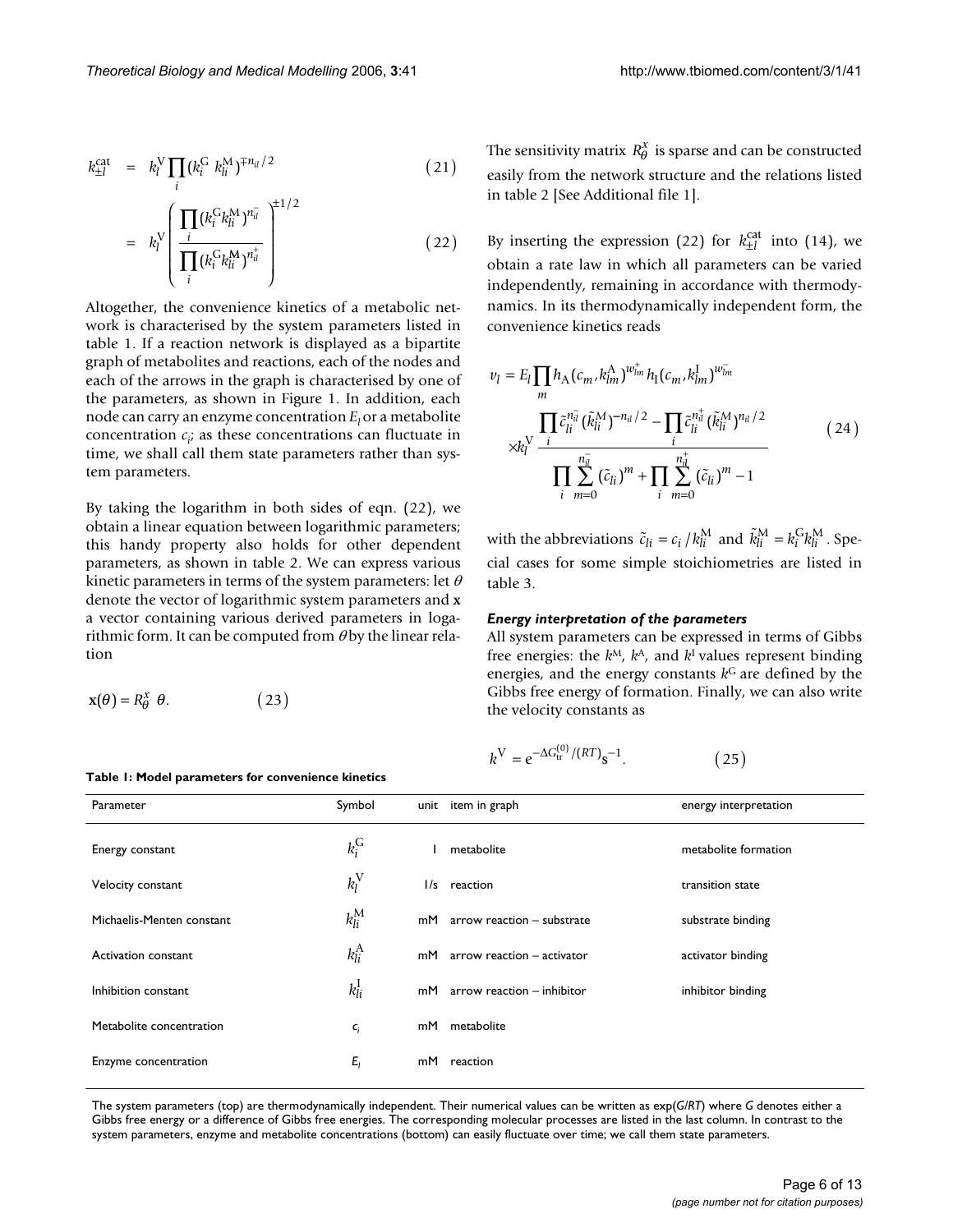

# **Figure 1**

**System parameters for convenience kinetics**. The homoserine kinase reaction (HK, dotted box) transforms homoserine and ATP into O-phospho-homoserine and ADP (solid arrows). Threonine inhibits the enzyme (dotted arrow). Each node and each arrow carries one of the system parameters: each metabolite is characterised by an energy constant *k*G, the reaction by a velocity constant *k*V, and each arrow by a *k*M or *k*I value. The system parameters are thermodynamically independent and can

assume arbitrary positive values. The turnover rates  $k_\pm^\text{cat}$  for forward and backward direction can be computed from the system parameters.

To illustrate the meaning of the energy  $\Delta G_{\rm tr}^{(0)}$  , we consider again the bimolecular enzymatic mechanism: in transition state theory [15], the rate constants between the substrate and product complex are formally written as

where the quantities  $G^{(0)}$  denote Gibbs free energies of formation for the substrate complex  $E_{AX}$ , the product complex *E*<sub>BY</sub>, and a hypothetical transition state *E*<sup>tr</sup> that has to be crossed on the way from  $E_{AX}$  to  $E_{BY}$ . By inserting eqn. (26) into the definition (20) and defining an energy barrier  $\Delta G_{\text{tr}}^{(0)} = G_{\text{tr}}^{(0)} - \frac{1}{2} \left( G_{E_{\text{AX}}}^{(0)} + G_{E_{\text{BY}}}^{(0)} \right)$ , we obtain eqn. (25). 2  $G_{\text{tr}}^{(0)} = G_{\text{tr}}^{(0)} - \frac{1}{2} \left( G_{E_{\text{AX}}}^{(0)} + G_{E_{\text{BY}}}^{(0)} \right)$ 

$$
k_{+}^{\text{cat}} = e^{-\left(G_{\text{tr}}^{(0)} - G_{E_{\text{AX}}}^{(0)}\right)/(RT)} s^{-1}
$$
\n
$$
k_{-}^{\text{cat}} = e^{-\left(G_{\text{tr}}^{(0)} - G_{E_{\text{BY}}}^{(0)}\right)/(RT)} s^{-1},
$$
\n(26)

#### **Table 2: Dependent kinetic parameters**

| Quantity                            | Symbol                   | unit                    | Formula                                                                                                                                         |
|-------------------------------------|--------------------------|-------------------------|-------------------------------------------------------------------------------------------------------------------------------------------------|
| Gibbs free energy of formation      | $G_i^{(0)}$              |                         | kJ/mol $G_i^{(0)} = RT \ln k_i^G$                                                                                                               |
| Gibbs fr. en. for substrate binding | $\Delta G_{li}^{(0)}$    |                         | kJ/mol $\Delta G_{li}^{(0)} = RT \ln k_{li}^{\text{M}}$                                                                                         |
| Equilibrium constant                | $k_l^{\rm eq}$           |                         | - $\ln k_l^{\text{eq}} = -\sum_i n_{il} \ln k_i^{\text{G}}$                                                                                     |
| Turnover rate                       | $k_{\pm l}^{\text{cat}}$ | $\mathsf{I}/\mathsf{s}$ | $\ln k_{\pm l}^{\rm cat} = \ln k_l^{\rm V} \mp \frac{1}{2} \sum_i n_{il} (\ln k_i^{\rm G} + \ln k_{li}^{\rm M})$                                |
| Maximal velocity                    | $v_{\pm l}^{\rm max}$    |                         | mM/s $\ln v_{\pm l}^{\text{max}} = \ln E_l + \ln k_l^{\text{V}} \mp \frac{1}{2} \sum_{i} n_{i l} (\ln k_i^{\text{G}} + \ln k_{l i}^{\text{M}})$ |

The logarithms of dependent parameters (and also the Gibbs free energies of formation) can be written as linear functions of the logarithmic system parameters. Equilibrium constants can have different physical units depending on the reaction stoichiometry.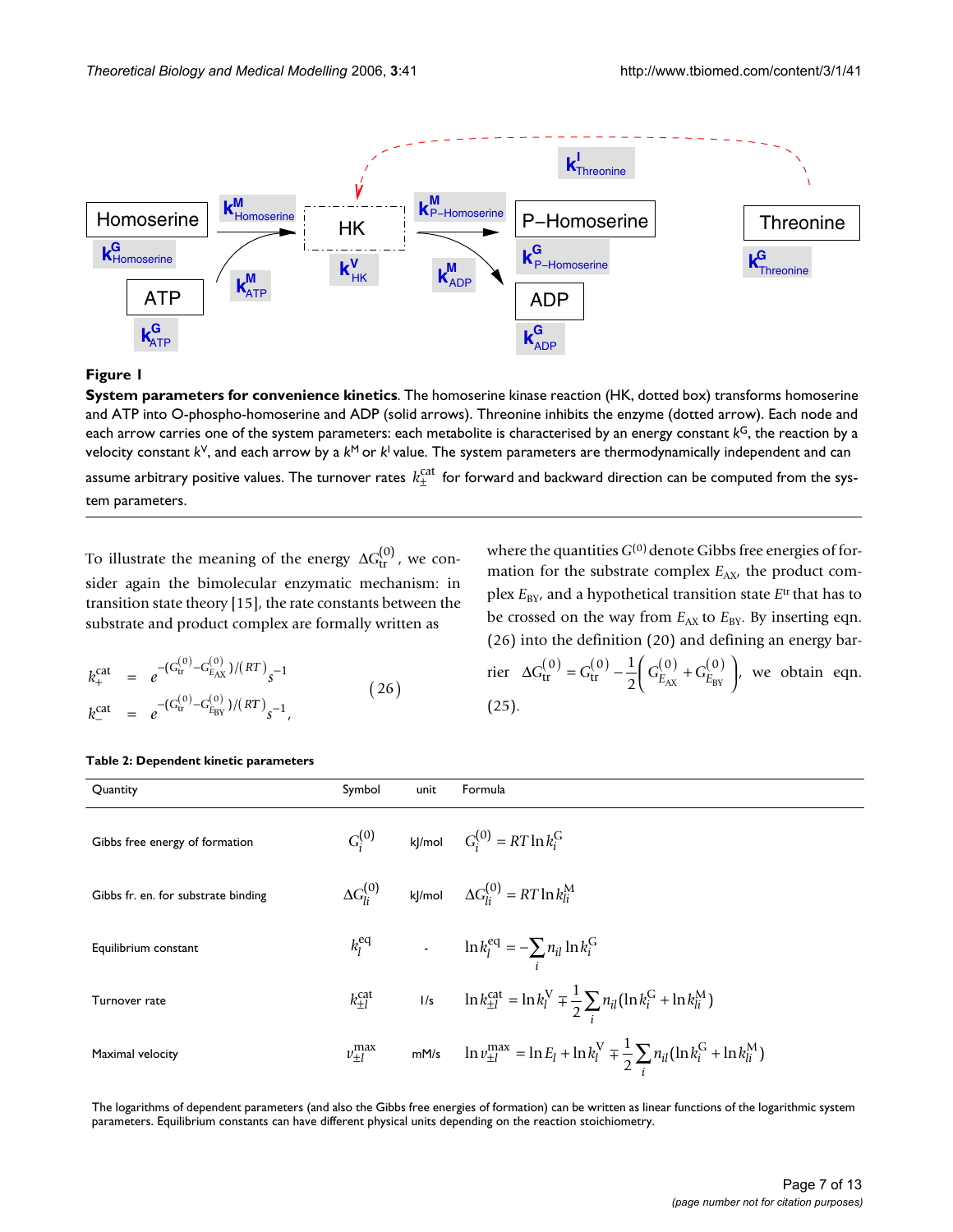| Reaction formula              | Rate law                                                                                                                                                                                    | Turnover rates $k_{+}^{\text{cat}}$                                                                                                    | Irreversible                                                                                     |
|-------------------------------|---------------------------------------------------------------------------------------------------------------------------------------------------------------------------------------------|----------------------------------------------------------------------------------------------------------------------------------------|--------------------------------------------------------------------------------------------------|
| $A \leftrightarrow B$         | $\frac{k_{+}^{\text{cat}}\tilde{a}-k_{-}^{\text{cat}}\tilde{b}}{1+\tilde{a}+\tilde{b}}$                                                                                                     | $k^{\rm V}(\frac{k_{\rm A}^{\rm M}}{\tilde{k}_{\rm B}^{\rm M}})^{\pm 1/2}$                                                             | $\frac{k_+^{\text{cat}}\tilde{a}}{1+\tilde{a}}$                                                  |
| $A + X \leftrightarrow B$     | $\frac{k_{+}^{\text{cat}}\tilde{a}\tilde{x} - k_{-}^{\text{cat}}\tilde{b}}{1 + \tilde{a} + \tilde{x} + \tilde{a}\tilde{x} + \tilde{b}}$                                                     | $k^\mathrm{V}(\frac{\tilde{k}_\mathrm{A}^\mathrm{M}\tilde{k}_\mathrm{X}^\mathrm{M}}{\tilde{k}_\mathrm{B}^\mathrm{M}})^{\pm 1/2}$       | $\frac{k_{+}^{\text{cat}}\tilde{a}\tilde{x}}{1+\tilde{a}+\tilde{x}+\tilde{a}\tilde{x}}$          |
| $A + X \leftrightarrow B + Y$ | $\frac{k_{+}^{\text{cat}}\tilde{a}\tilde{x} - k_{-}^{\text{cat}}\tilde{b}\tilde{\gamma}}{1 + \tilde{a} + \tilde{x} + \tilde{a}\tilde{x} + \tilde{b} + \tilde{y} + \tilde{b}\tilde{\gamma}}$ | $k^{\rm V}(\frac{\tilde{k}_{\rm A}^{\rm M} \tilde{k}_{\rm X}^{\rm M}}{\tilde{k}_{\rm B}^{\rm M} \tilde{k}_{\rm Y}^{\rm M}})^{\pm 1/2}$ | $\frac{k_+^{\text{cat}}\tilde{a}\tilde{x}}{1+\tilde{a}+\tilde{x}+\tilde{a}\tilde{x}}$            |
| $2A \leftrightarrow B$        | $\frac{k_+^{\text{cat}}\tilde{a}^2 - k_-^{\text{cat}}\tilde{b}}{1 + \tilde{a} + \tilde{a}^2 + \tilde{b}}$                                                                                   | $k^{\rm V}\left(\frac{(\tilde{k}_{\rm A}^{\rm M})^2}{\tilde{k}_{\rm B}^{\rm M}}\right)^{\pm 1/2}$                                      | $\frac{k_+^{\text{cat}}\tilde{a}^2}{1+\tilde{a}+\tilde{a}^2}$                                    |
| $2A \leftrightarrow B+Y$      | $\frac{k_{+}^{\mathrm{cat}}\tilde{a}^{2}-k_{-}^{\mathrm{cat}}\tilde{b}\tilde{\gamma}}{1+\tilde{a}+\tilde{a}^{2}+\tilde{b}+\tilde{\gamma}+\tilde{b}\tilde{\gamma}}$                          | $k^{\rm V}(\frac{(\tilde{k}_{\rm A}^{\rm M})^2}{\tilde{k}_{\rm P}^{\rm M}\tilde{k}_{\rm V}^{\rm M}})^{\pm 1/2}$                        | $\frac{k_+^{\text{cat}}\tilde{a}^2}{1+\tilde{a}+\tilde{a}^2}$                                    |
| $2A+X \leftrightarrow B$      | $\frac{k_{+}^{\text{cat}}\tilde{a}^{2}\tilde{x} - k_{-}^{\text{cat}}\tilde{b}}{(1 + \tilde{a} + \tilde{a}^{2})(1 + \tilde{x}) + \tilde{b}}$                                                 | $k^{\rm V}\left(\frac{(\tilde{k}_{\rm A}^{\rm M})^2\tilde{k}_{\rm X}^{\rm M}}{\tilde{k}_{\rm P}^{\rm M}}\right)^{\pm1/2}$              | $k_{+}^{\text{cat}}\tilde{a}^{2}\tilde{x}$<br>$\frac{1}{(1+\tilde{a}+\tilde{a}^2)(1+\tilde{x})}$ |

**Table 3: Convenience rate laws for common reaction stoichiometries**

The rate laws follow from the enzyme mechanism and reflect the reaction stoichiometry; for each case, the thermodynamically independent expression of the turnover rates and the irreversible form are also shown. We use the shortcuts  $\tilde{a}=a/k_{\rm A}^{\rm M}$  and  $\tilde{k}_{\rm A}^{\rm M}=k_{\rm A}^{\rm G}k_{\rm A}^{\rm M}$  for metabolite A and analogous shortcuts for the other metabolites. For brevity, the prefactors for enzyme concentration and enzyme regulation are not shown.

# *Independent equilibrium constants as system parameters*

We introduced the energy constants  $k_i^{\rm G}$  as model parameters for two reasons: first, they provide a consistent way to describe the equilibrium constants; secondly, if Gibbs free energies of formation are known from experiments, they can be used for fitting the energy constants and will thus contribute to a good choice of equilibrium constants. However, if no such data are available, the second reason becomes redundant, and a different choice of the system parameters may be appropriate: instead of the energy constants, we employ a set of independent equilibrium constants. If the stoichiometric matrix *N* has full column rank, then the equilibrium constants are independent anyway because for given **k**eq, eqn. (18) can always be satisfied by some choice of the  $G_i^{(0)}$ ; in this case, the equilibrium constants can be directly used as model parameters. Otherwise, we can choose a set of reactions with the following property: their equilibrium constants (collected in a vector **k**ind) are thermodynamically independent, and they determine all other equilibrium constants in the model via a linear equation

$$
\ln \mathbf{k}^{\text{eq}} = R_{\text{ind}}^{\text{eq}} \ln \mathbf{k}^{\text{ind}}.
$$
 (27)

The choice of independent reactions and the computation of  $R_{\text{ind}}^{\text{eq}}$  are explained in the methods section. Given the equilibrium and velocity constants, the turnover rates can be expressed as

$$
k_{\pm l}^{\text{cat}} = k_l^{\text{V}} \left( k_l^{\text{eq}} \right)^{\pm 1/2}, \tag{28}
$$

or equivalently as

$$
\ln k_{\pm l}^{\text{cat}} = \ln k_l^{\text{V}} \pm \frac{1}{2} \ln k_l^{\text{eq}} \tag{29}
$$

and be inserted into eqn. (14).

#### *The convenience kinetics resembles other rate laws*

To check whether the convenience kinetics yields any unusual results, we compared it to two established rate laws, namely the ordered and ping-pong mechanisms for bimolecular reactions. In both mechanisms, binding and dissociation occur in a fixed order: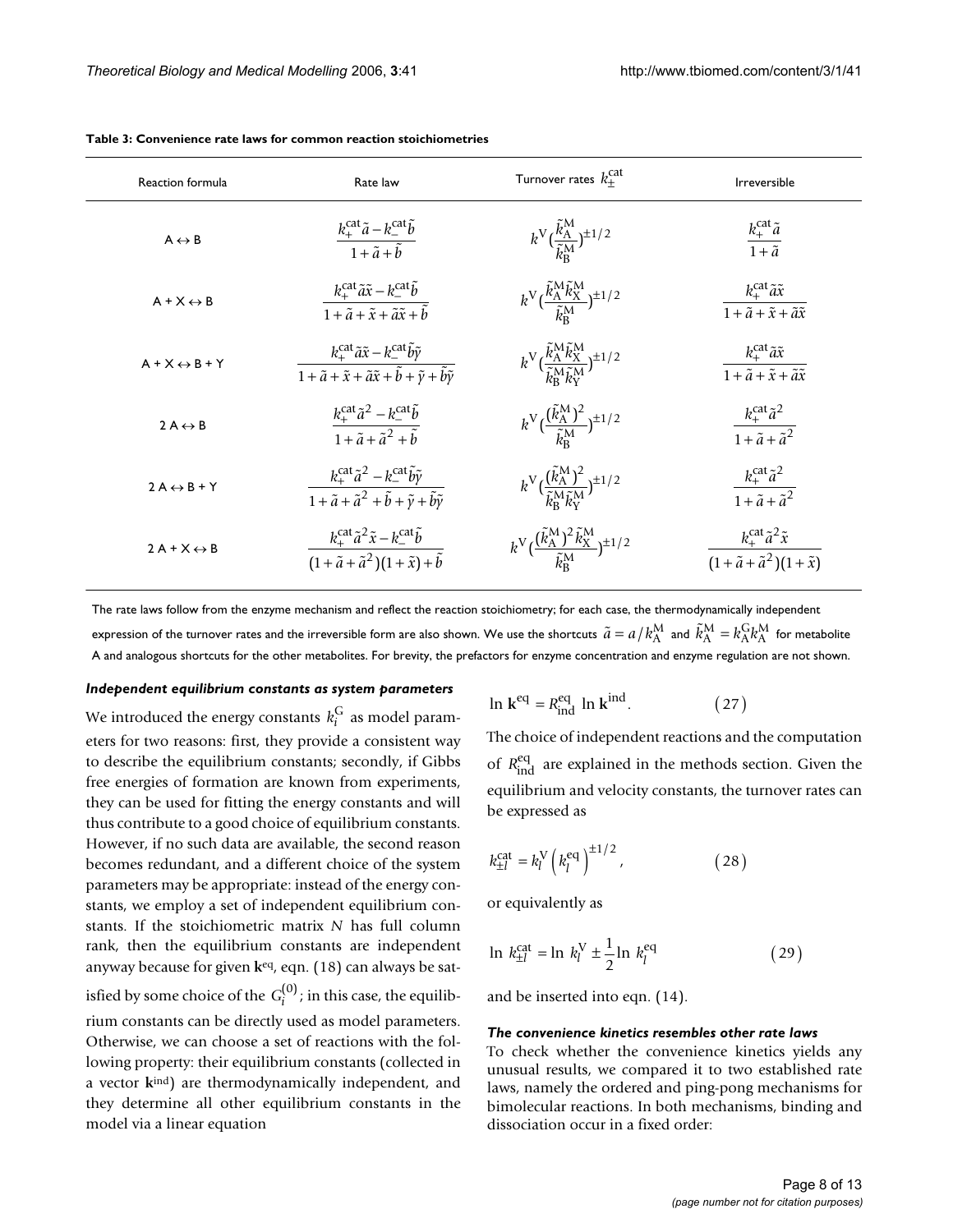

Besides the turnover rates and  $k^M$  values, their kinetic laws also contain product inhibition constants. For the comparison, we made the simplifying (yet biologically realistic) assumption that these inhibition constants equal the respective  $k<sup>M</sup>$  values, which yields the following rate laws [8]

Ordered mechanism: 
$$
v = E \frac{k_{+}^{\text{cat}} \tilde{a}\tilde{x} - k_{-}^{\text{cat}} \tilde{b}\tilde{y}}{1 + \tilde{a} + \tilde{x} + \tilde{a}\tilde{x} + \tilde{b} + \tilde{y} + \tilde{b}\tilde{y} + \tilde{a}\tilde{b} + \tilde{x}\tilde{y} + \tilde{a}\tilde{x}\tilde{b} + \tilde{x}\tilde{b}\tilde{y}}
$$
\n(30)

Ping-pong mechanism: 
$$
v = E \frac{k_{+}^{\text{cat}} \tilde{a}\tilde{x} - k_{-}^{\text{cat}} \tilde{b}\tilde{y}}{\tilde{a} + \tilde{x} + \tilde{a}\tilde{x} + \tilde{b} + \tilde{y} + \tilde{b}\tilde{y} + \tilde{a}\tilde{b} + \tilde{x}\tilde{y}}.
$$
 (31)

In contrast to the convenience rate law (8), the denominators contain mixed terms between substrates and products, and in the ping-pong kinetics, the term +1 is missing. The ordered mechanism yields smaller reaction rates than the ping-pong and the convenience kinetics because its denominator is always larger. To compare the three rate laws, we sampled metabolite concentrations and  $k^M$  values from a random distribution and computed the resulting reaction velocities. Parameters and concentrations were independently sampled from a uniform distribution in the interval [0.001, 1000] and from a log-uniform distribution on the same interval. Figure 2 shows scatter plots between reaction velocities computed from the different rate laws. For the uniform distribution, the results from convenience kinetics resemble those from ordered and ping-pong kinetics; they are about as similar as the ordered and ping-pong kinetics. With the log-uniform distribution, the correlations between all three kinetics become smaller, and ping-pong kinetics is more similar to convenience than to ordered kinetics. We conclude that erroneously choosing convenience kinetics instead of the other kinetic laws is just as risky as a wrong choice between the two other mechanisms.

# *Parameter estimation*

The parameters in convenience kinetics – the independent and the resulting dependent ones – can be measured in experiments. The linear relationship (23) makes it particularly easy to use such experimental values for parameter fitting: given a metabolic network, we mine the literature for thermodynamic and kinetic data, in particular Gibbs free energies of formation, reaction Gibbs free energies, equilibrium constants,  $k^M$  values,  $k^I$  values,  $k^A$  values, and turnover rates, and merge their logarithms in a large vector



#### **Figure 2**

**Comparison of ordered, ping-pong, and convenience kinetics**. Kinetic parameters and reactant concentrations were drawn from random distributions; each of the rate laws yields different reaction velocities. Top: concentrations and parameters were drawn from a uniform distribution. The scatter plots show the results from convenience versus ordered kinetics (left, linear correlation coefficient *R* = 0.94), convenience versus ping-pong kinetics (centre, *R* = 0.98), and ping-pong versus ordered kinetics (right,  $R = 0.98$ ). The similarity between convenience and ping-pong kinetics is higher than between ping-pong and the ordered kinetics. Bottom: a log-uniform distribution yields different distributions and smaller correlations, but a similar qualitative result. Again, the plots show convenience versus ordered kinetics (left, *R* = 0.73), convenience versus ping-pong kinetics (centre, *R* = 0.90), and ping-pong versus ordered kinetics (right, *R* = 0.84).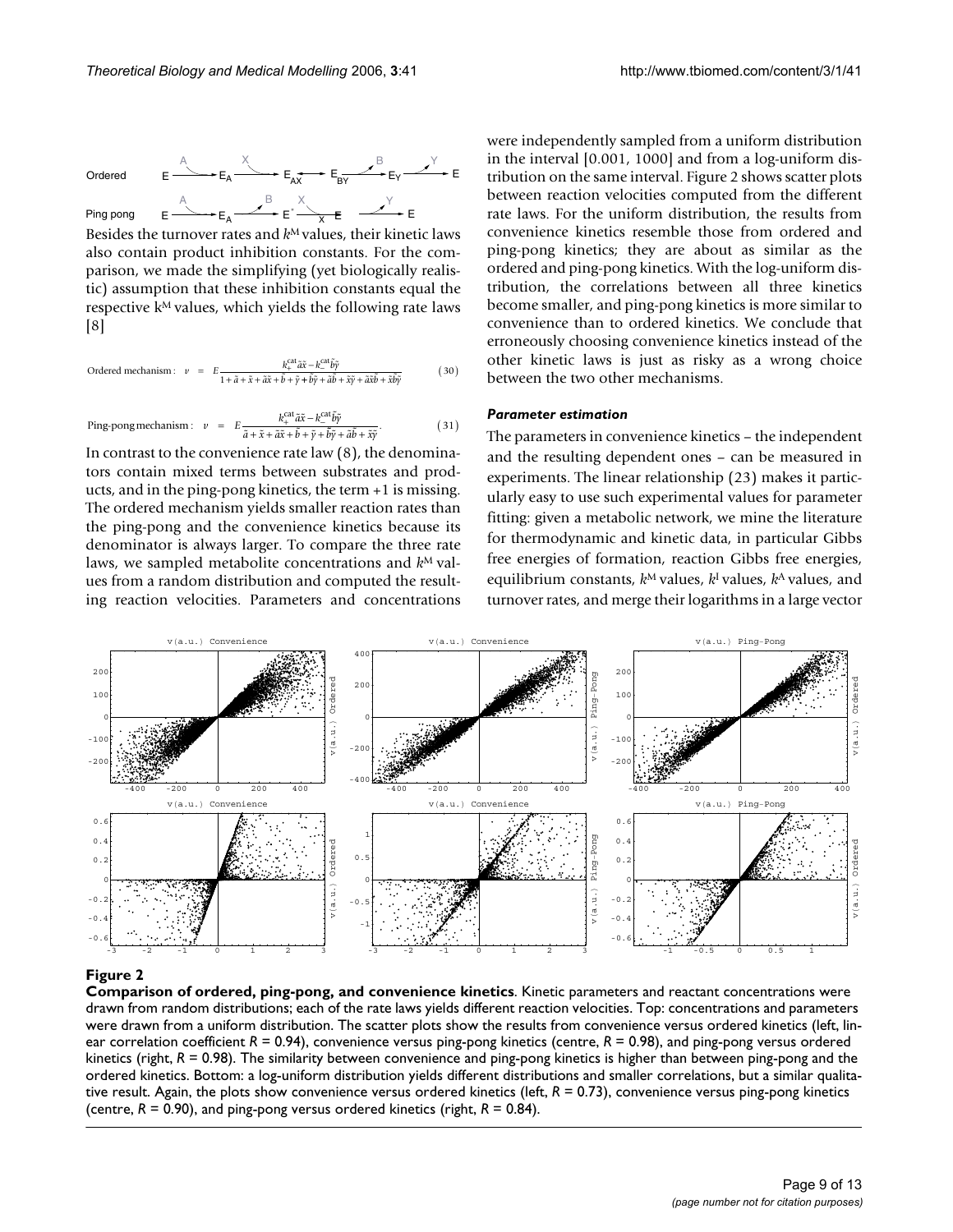**x**\*. The vector can contain multiple values for a parameter, it can contain thermodynamically dependent parameters, and of course, many parameters from the model will be missing. We try to determine a vector  $\theta$  of logarithmic system parameters that yields a good match between the resulting parameter predictions **x**  $(\theta)$  and the data **x**\*. Solving  $\mathbf{x}^* \approx R_\theta^x \theta$  for  $\theta$  by the method of least squares yields an estimate of the system parameters. Using eqn. (23) again, consistent values of all kinetic parameters can be computed from the estimated system parameters. Contradictions in the original data are resolved; in addition, we can employ a prior distribution representing typical parameter ranges to compensate for missing data. A more general estimation procedure, which can also integrate measured metabolic concentrations and fluxes, is described in the companion article [19].

# **Discussion**

Convenience kinetics can be used for modelling biochemical systems in a simple and standardised way. In contrast to ad-hoc rate laws such as linlog or generalised massaction kinetics, the convenience kinetics is biochemically justified as a direct generalisation of the Michaelis-Menten kinetics; it is saturable and allows for activation and inhibition of the enzyme. The parameters *k*M, *k*A, and *k*I represent concentrations that lead to half-maximal (or in general, (1 + <sup>α</sup>*<sup>i</sup>* )-1 -maximal) effects: the *k*M values also indicate the threshold between low substrate concentrations that lead to linear kinetics and high concentrations at which the enzyme works in saturation.

The convenience kinetics represents a rapid-equilibrium random-order enzyme mechanism. When all substrates are bound, they are converted in a single step into the products, which then dissociate from the enzyme. The *k*M, *k*A, and *k*I values represent dissociation constants between the enzyme and the reactant or modifier, while *k*V represents the velocity of the transformation step. The system parameters also provide a sensible basis for describing variability in cell populations: the Gibbs free energies of formation depend on the composition of the cytosol, for instance its pH and temperature, and can be expected to show small, possibly correlated variations. The remaining parameters reflect interaction energies, which depend on the enzyme's amino acid sequence; we can expect that these energies vary between cells, and probably more independently than, for instance, the forward and backward turnover rates.

The convenience kinetics does not differ strikingly from established kinetic laws: in a comparison with the ordered and ping-pong mechanisms, the convenience kinetics resembled the ping-pong mechanism, and the similarity between them was greater than that between the ordered and ping-pong mechanisms. Mathematically, the three rate laws differ in their denominators: in convenience kinetics, we find all combinations of substrate concentrations and all combinations of product concentrations, but no mixed terms containing both substrate and product concentrations. The single terms reflect the reactant complexes formed by the enzyme.

The second concern of this paper was the incorporation of thermodynamic constraints: in pathway-based methods [21-23], proper treatment of the Gibbs free energies yields constraints on the flux directions; in our kinetic models, it leads to linear dependencies between the logarithmic parameters. To eliminate these constraints, we express the equilibrium constants **k**eq by Gibbs free energies of formation or we choose a set of independent equilibrium constants. This trick is of course not limited to the convenience kinetics: independent parameters and equations of the form (23) can also be used with many other kinetic laws, in particular those that share the denominator of the convenience rate law; also other modes of activation and inhibition can be treated in the same manner as long as the modifiers do not affect the chemical equilibrium.

The choice of rate laws and parameter values is a main bottleneck in kinetic modelling. Standard rate laws such as the convenience kinetics can facilitate the automatic construction and fitting of large kinetic models. For transcriptional regulation, a general saturable law has been proposed [24]. For metabolic systems, the convenience kinetics may be a mathematically handy and biologically plausible choice whenever the detailed enzymatic mechanism is unknown. Estimates of model parameters can be obtained by integration of kinetic, metabolic, and proteomic data as described in the companion article [19].

# **Conclusion**

In kinetic modelling, every chemical reaction has to be characterised by a kinetic law and by the corresponding parameters. The convenience kinetics applies to arbitrary reaction stoichiometries and captures biologically relevant behaviour (saturation, activation, inhibition) with a small number of free parameters. It represents a simple molecular reaction mechanism in which substrates bind rapidly and in random order to the enzyme, without energetic interaction between the binding sites. The same holds for the dissociation of products.

For reactions with a single substrate and a single product, the convenience kinetics equals the well-known Michaelis-Menten kinetics. By introducing a set of thermodynamically independent system parameters, we obtained a form of the rate law that ensures thermodynamic correct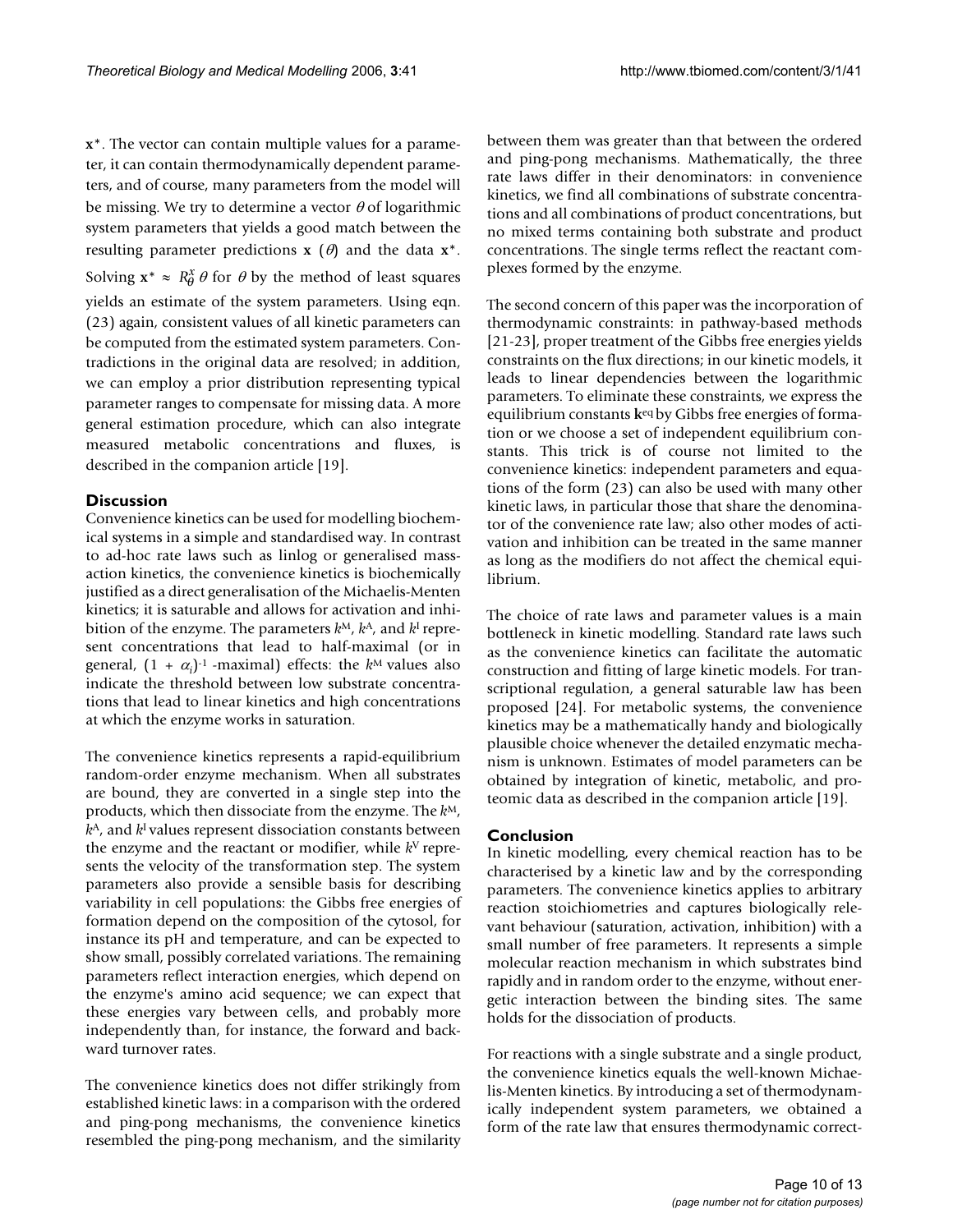ness and is notably suited for parameter fitting and optimisation.

# **Methods**

# *Basic notions for metabolic models*

The structure of a metabolic network is defined by the lists of metabolites and reactions and by two structural matrices, *N* and *W*. The coefficients  $n_{il}$  contained in the stoichiometric matrix *N* describe how many molecules of type *i* are produced in reaction *l*; negative elements describe consumption of molecules. The elements of the regulation matrix *W* describe enzyme regulation between metabolites *i* and enzymes *l*:  $w_{li}$  = 1 indicates activation,  $w_{li}$  $= -1$  represents inhibition, and  $w_{li} = 0$  no interaction.

In the setting of deterministic differential equations, the substance concentrations in a biochemical system follow the balance equations

$$
\frac{\mathrm{d}}{\mathrm{d}t}\mathbf{c} = N \mathbf{v}(\mathbf{c}, \mathbf{k}).\tag{32}
$$

The vectors **c**, **v**, and **k** contain the metabolite concentrations (in mM), reaction velocities (in mM/s), and system parameters, respectively. External or buffered metabolites with fixed concentrations are contained in the parameter vector **k**.

To relate activation and inhibition (as stated in *W*) to the reaction kinetics, we first assume a hypothetical kinetic law without regulation; in this law, the reaction velocity depends only on the substrate and product concentrations. In the real rate law, a metabolite is an activator if (i) it increases the rate although it is not a reactant, or (ii) it increases the rate more strongly than it would by just being a reactant. Inhibition is defined analogously.

#### *Thermodynamical properties*

The kinetic laws  $v_l(\mathbf{c}, \mathbf{k})$  are constrained by fundamental thermodynamic laws that relate the metabolite concentrations in steady state to molecular energies [15]. A single reaction event of reaction *l* changes the Gibbs free energy of the system by

$$
\Delta G_l = \sum_i n_{il} \mu_i \tag{33}
$$

where the sum runs over all metabolites and  $\mu_i$  denotes the chemical potential of metabolite *i* (in kJ/mol). In an ideal mixed phase at pressure *P* and absolute temperature *T*, the chemical potential of substance *i* with concentration *ci* reads

$$
\mu_i(P, T, c_i) = \mu_i^{(0)}(P, T) + RT \ln c_i
$$
 (34)

where  $\mu_i^{(0)}$  denotes the chemical potential of the pure substance at infinite dilution, and  $R \approx 8.314$  J/(mol K) is Boltzmann's gas constant. In  $(34)$ , the  $c<sub>i</sub>$  are dimensionless numbers denoting concentrations in mM. In real mixed phases, there would be an additional term +*RT* ln  $f_i^0$  with the activity coefficient  $f_i$ . We neglect this term, assuming an ideal mixed phase without mixture effects on volume or energy; we also neglect effects of changing pressure or electric charges.

The equilibrium constant of reaction *l* is defined as

$$
k_l^{\text{eq}} = \prod_i \left( c_i^{\text{eq}} \right)^{n_{il}} \tag{35}
$$

where  $c^{eq}$  is the vector of metabolite concentrations in a chemical equilibrium state. According to the second law of thermodynamics, the equilibrium state of a chemical system is characterised by a minimum of the Gibbs free energy. This implies that each chemical reaction in equilibrium satisfies  $\Delta G_l$  = 0. From eqs. (33), (34), and (35) follows

$$
\ln k_l^{\text{eq}} = \sum_i n_{il} \ln c_i^{\text{eq}} = -\frac{\Delta G_l^{(0)}}{R T},\tag{36}
$$

where  $\Delta G_l^{(0)} = \sum_i n_{i l} \mu_i^{(0)}(P,T)$  is called the standard  $\mu_l^{(0)} = \sum n_{il} \mu_i^{(0)}(P,T)$ 

reaction Gibbs free energy and the concentrations are measured in mM. It can also be expressed as

$$
\Delta G_l^{(0)} = \sum_i n_{il} G_i^{(0)} \tag{37}
$$

in terms of the Gibbs free energies of formation  $G_i^{(0)}$  for a standard state, typically  $P = 1.015$  bar and  $T = 298.15$  K. Equations (36) and (37) constitute the relation (18) between equilibrium constants and the Gibbs free energies of formation.

# *Selection of independent equilibrium constants*

Dependencies between equilibrium constants can be treated in a similar manner to the linear dependencies that constitute the conservation relations between metabolites [25]. To choose a set of reactions with independent equilibrium constants – for brevity, we shall call them independent reactions – we collect a maximal number of linearly independent columns of *N* and join them in a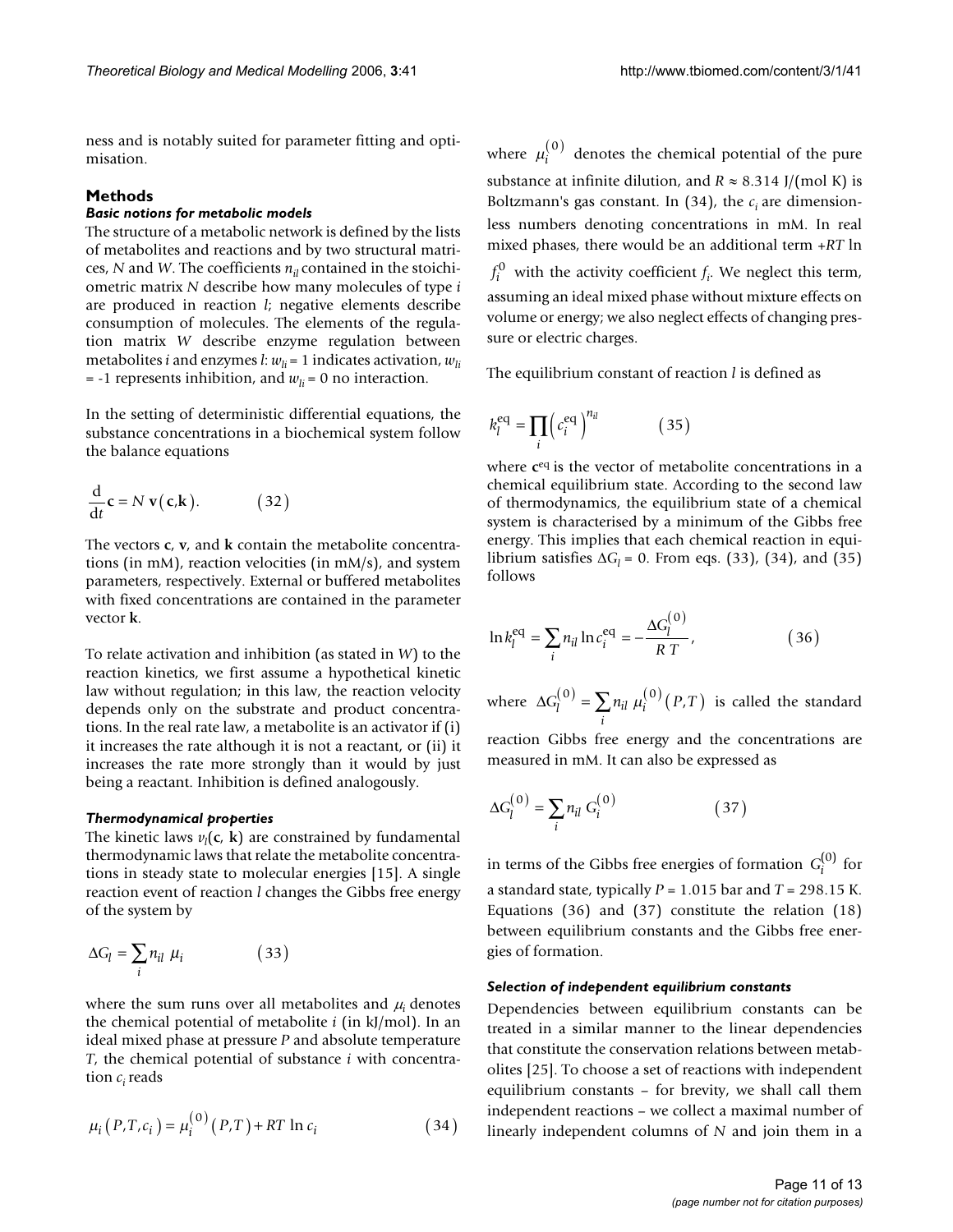matrix  $\tilde{N}$ . The chosen columns correspond to the independent reactions, and their choice need not be unique. By construction,  $\tilde{N}$  has full column rank, and we can split *N* into a matrix product  $N = \tilde{N}$   $\tilde{L}$  , by analogy to the splitting  $N = L N_R$  that is used in metabolic control analysis to remove dependent metabolites.

To be thermodynamically feasible, the equilibrium constants have to satisfy eqn. (18) or, in vector form,

$$
\ln k^{eq} = -N^{T} \ln k^{G} \quad (38)
$$

for at least one choice of the vector **k**G. Let us first assume that **k**G is given; then the equilibrium constants of the independent reactions read

 $\ln k^{\text{ind}} = -\tilde{N}^{\text{T}} \ln k^{\text{G}}$ , (39)

and with the definition

$$
R_{\rm ind}^{\rm eq} = \tilde{L}^{\rm T} \tag{40}
$$

we can write

$$
\ln k^{\text{eq}} = -\tilde{L}^{\text{T}} \tilde{N}^{\text{T}} \ln k^{\text{G}} = R_{\text{ind}}^{\text{eq}} \ln k^{\text{ind}}.
$$
 (41)

Hence, eqn. (27) is satisfied and the matrix  $R_{\text{ind}}^{\text{eq}}$  is known. It remains to be shown that the equilibrium constants contained in **k**ind are indeed thermodynamically independent; or in other words, that for any vector ln **k**ind, there exists a vector  $k<sup>G</sup>$  such that eqn. (39) holds; and this is indeed the case because  $\tilde{N}^{\,T}\!$  has full row rank.

# **Competing interests**

The authors declare that they have no competing interests.

## **Authors' contributions**

Both authors conceived the convenience kinetics and carried out calculations. W.L. wrote the manuscript, E. K. identified the underlying molecular mechanism and revised the manuscript. Both authors read and approved the final manuscript.

# **Additional material**

# **Additional file 1**

*The supplement file contains a list of the mathematical symbols used, the derivation of equation (22), and a detailed explanation of the sensitivity* 

*matrix*  $R_{\theta}^{x}$ . Click here for file [\[http://www.biomedcentral.com/content/supplementary/1742-](http://www.biomedcentral.com/content/supplementary/1742-4682-3-41-S1.pdf)

4682-3-41-S1.pdf]

## **Acknowledgements**

The authors would like to thank the members of the Computational Systems Biology Group, MPI for Molecular Genetics, for lively discussions. They gratefully acknowledge the very helpful comments of the referees. This work has been funded by the Federal Ministry of Education and Research and by the European Commission, grant No. 503269.

#### **References**

- 1. Kanehisa M, Goto S, S SK, Nakaya A: **[The KEGG databases at](http://www.ncbi.nlm.nih.gov/entrez/query.fcgi?cmd=Retrieve&db=PubMed&dopt=Abstract&list_uids=11752249) [GenomeNet.](http://www.ncbi.nlm.nih.gov/entrez/query.fcgi?cmd=Retrieve&db=PubMed&dopt=Abstract&list_uids=11752249)** *Nucleic Acids Res* 2002, **30:**42-46.
- 2. Joshi-Tope G, Gillespie M, Vastrik I, D'Eustachio P, Schmidt E, de Bono B, Jassal B, Gopinath G, Wu G, Matthews L, Lewis S, Birney E, Stein L: **[Reactome: a knowledgebase of biological pathways.](http://www.ncbi.nlm.nih.gov/entrez/query.fcgi?cmd=Retrieve&db=PubMed&dopt=Abstract&list_uids=15608231)** *Nucleic Acids Res* 2005:D428-432.
- 3. Savageau M: **[Biochemical systems analysis. III. Dynamic solu](http://www.ncbi.nlm.nih.gov/entrez/query.fcgi?cmd=Retrieve&db=PubMed&dopt=Abstract&list_uids=5434343)[tions using a power-law approximation.](http://www.ncbi.nlm.nih.gov/entrez/query.fcgi?cmd=Retrieve&db=PubMed&dopt=Abstract&list_uids=5434343)** *J Theor Biol* 1970, **26(2):**215-226.
- 4. Schwacke J, Voit E: **[Computation and analysis of time-depend](http://www.ncbi.nlm.nih.gov/entrez/query.fcgi?cmd=Retrieve&db=PubMed&dopt=Abstract&list_uids=15967181)[ent sensitivities in Generalized Mass Action systems.](http://www.ncbi.nlm.nih.gov/entrez/query.fcgi?cmd=Retrieve&db=PubMed&dopt=Abstract&list_uids=15967181)** *J Theor Biol* 2005, **236:**21-38.
- 5. Visser D, Heijnen J: **[Dynamic simulation and metabolic re](http://www.ncbi.nlm.nih.gov/entrez/query.fcgi?cmd=Retrieve&db=PubMed&dopt=Abstract&list_uids=12948750)[design of a branched pathway using linlog kinetics.](http://www.ncbi.nlm.nih.gov/entrez/query.fcgi?cmd=Retrieve&db=PubMed&dopt=Abstract&list_uids=12948750)** *Metab Eng* 2003, **5(3):**164-176.
- 6. Visser D, Schmid J, Mauch K, Reuss M, Heijnen J: **[Optimal re-design](http://www.ncbi.nlm.nih.gov/entrez/query.fcgi?cmd=Retrieve&db=PubMed&dopt=Abstract&list_uids=15491866) [of primary metabolism in Escherichia coli using linlog kinet](http://www.ncbi.nlm.nih.gov/entrez/query.fcgi?cmd=Retrieve&db=PubMed&dopt=Abstract&list_uids=15491866)[ics.](http://www.ncbi.nlm.nih.gov/entrez/query.fcgi?cmd=Retrieve&db=PubMed&dopt=Abstract&list_uids=15491866)** *Metab Eng* 2004, **6(4):**378-390.
- 7. Michaelis L, Menten ML: **Die Kinetik der Invertinwirkung.** *Biochemische Zeitschrift* 1913, **49:**333-369.
- 8. Cornish-Bowden A: *Fundamentals of Enzyme Kinetics* 3rd edition. London: Portland Press Ltd; 2004.
- 9. Klipp E, Herwig R, Kowald A, Wierling C, Lehrach H: *Systems biology in practice. Concepts, implementation, and application* Weinheim: Wiley-VCH; 2005.
- 10. Schomburg I, Chang A, Ebeling C, Gremse M, Heldt C, Huhn G, Schomburg D: **[BRENDA, the enzyme database: updates and](http://www.ncbi.nlm.nih.gov/entrez/query.fcgi?cmd=Retrieve&db=PubMed&dopt=Abstract&list_uids=14681450) [major new developments.](http://www.ncbi.nlm.nih.gov/entrez/query.fcgi?cmd=Retrieve&db=PubMed&dopt=Abstract&list_uids=14681450)** *Nucleic Acids Res* 2004:D431-433.
- 11. Goldberg RN, Tewari YB, Bhat TN: **[Thermodynamics of enzyme](http://www.ncbi.nlm.nih.gov/entrez/query.fcgi?cmd=Retrieve&db=PubMed&dopt=Abstract&list_uids=15145806)[catalyzed reactions - a database for quantitative biochemis](http://www.ncbi.nlm.nih.gov/entrez/query.fcgi?cmd=Retrieve&db=PubMed&dopt=Abstract&list_uids=15145806)[try.](http://www.ncbi.nlm.nih.gov/entrez/query.fcgi?cmd=Retrieve&db=PubMed&dopt=Abstract&list_uids=15145806)** *Bioinformatics* 2004, **20:**2874-7.
- 12. [<http://sabio.villa-bosch.de/SABIORK/>].
- 13. Chassagnole C, Raïs B, Quentin E, Fell DA, Mazat J: **[An integrated](http://www.ncbi.nlm.nih.gov/entrez/query.fcgi?cmd=Retrieve&db=PubMed&dopt=Abstract&list_uids=11368768) [study of threonine-pathway enzyme kinetics in Escherichia](http://www.ncbi.nlm.nih.gov/entrez/query.fcgi?cmd=Retrieve&db=PubMed&dopt=Abstract&list_uids=11368768) [coli.](http://www.ncbi.nlm.nih.gov/entrez/query.fcgi?cmd=Retrieve&db=PubMed&dopt=Abstract&list_uids=11368768)** *Biochem J* 2001, **356:**415-423.
- 14. Snoep JL, Bruggeman F, Westerhoff BOH: **[Towards building the](http://www.ncbi.nlm.nih.gov/entrez/query.fcgi?cmd=Retrieve&db=PubMed&dopt=Abstract&list_uids=16242236) [silicon cell: a modular approach.](http://www.ncbi.nlm.nih.gov/entrez/query.fcgi?cmd=Retrieve&db=PubMed&dopt=Abstract&list_uids=16242236)** *Biosystems* 2006, **83(2– 3):**207-216.
- 15. Haynie D: *Biological Thermodynamics* Cambridge: Cambridge University Press; 2001.
- 16. Haldane J: *Enzymes* London: Longmans, Grenn, and Co. (reprinted by M.I.T. press, Cambridge, MA 1965; 1930.
- 17. Schuster S, Schuster R: **A generalization of Wegscheider's condition. Implications for properties of steady states and for quasi-steady-state approximation.** *J Math Chem* 1989, **3:**25-42.
- 18. Liebermeister W, Klipp E: **[Biochemical networks with uncertain](http://www.ncbi.nlm.nih.gov/entrez/query.fcgi?cmd=Retrieve&db=PubMed&dopt=Abstract&list_uids=16986274) [parameters.](http://www.ncbi.nlm.nih.gov/entrez/query.fcgi?cmd=Retrieve&db=PubMed&dopt=Abstract&list_uids=16986274)** *Syst Biol (Stevenage)* 2005, **152(3):**97-107.